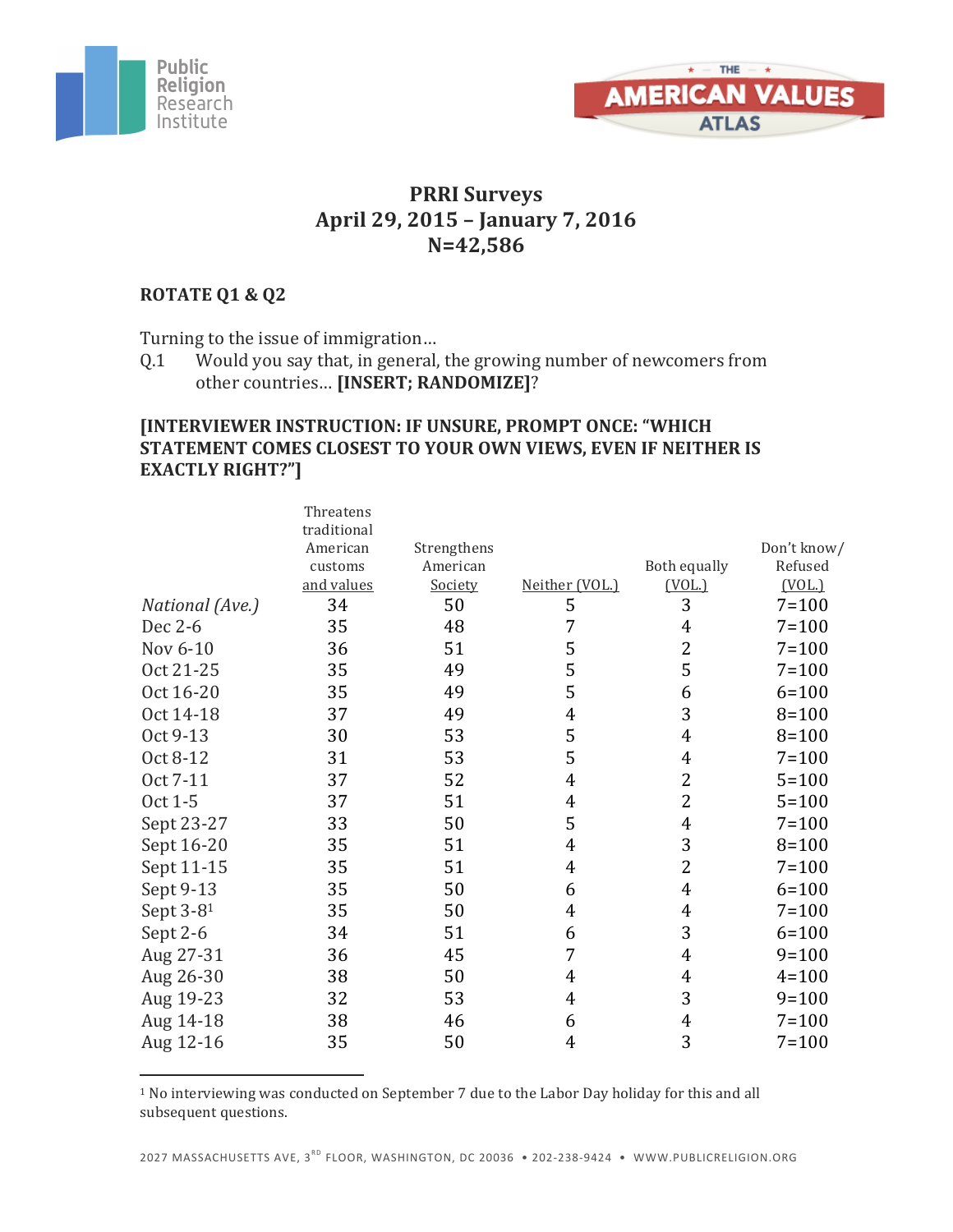| Aug 7-11              | 36 | 49 | 6 | 4              | $6 = 100$  |
|-----------------------|----|----|---|----------------|------------|
| Aug 5-9               | 32 | 49 | 9 | 3              | $8 = 100$  |
| July 29-Aug 2         | 37 | 51 | 4 | 2              | $6 = 100$  |
| <b>July 22-26</b>     | 34 | 49 | 5 | 3              | $9 = 100$  |
| <b>July 15-19</b>     | 34 | 49 | 5 | 3              | $8 = 100$  |
| <b>July 10-14</b>     | 36 | 47 | 5 | 3              | $8 = 100$  |
| <b>July 8-12</b>      | 33 | 51 | 5 | 3              | $8 = 100$  |
| July 2-7 <sup>2</sup> | 35 | 50 | 4 | 5              | $8 = 100$  |
| June $30$ -July $53$  | 34 | 47 | 5 | 3              | $10 = 100$ |
| June 24-28            | 35 | 50 | 6 | 3              | $6 = 100$  |
| June 17-21            | 34 | 49 | 7 | 3              | $7 = 100$  |
| June 12-16            | 33 | 52 | 4 | 3              | $8 = 100$  |
| June 10-14            | 33 | 54 | 4 | 3              | $7 = 100$  |
| <b>June 5-9</b>       | 31 | 54 | 5 | 3              | $7 = 100$  |
| <b>June 3-7</b>       | 34 | 51 | 4 | $\overline{2}$ | $9 = 100$  |
| May 27-31             | 29 | 54 | 5 | 3              | $9 = 100$  |
| May 20-24             | 33 | 49 | 5 | 5              | $8 = 100$  |
| May 13-17             | 34 | 49 | 5 | 3              | $9 = 100$  |
| May 8-12              | 32 | 51 | 4 | 3              | $10 = 100$ |
| May 6-10              | 36 | 49 | 5 | 3              | $7 = 100$  |
| May 1-5               | 29 | 50 | 6 | 4              | $10 = 100$ |
| April 29-May 3        | 32 | 50 | 5 | 4              | $8 = 100$  |

 

<sup>&</sup>lt;sup>2</sup> No interviewing was conducted on July 4 due to the Fourth of July holiday for this and all subsequent questions.

<sup>&</sup>lt;sup>3</sup> No interviewing was conducted on July 4 due to the Fourth of July holiday for this and all subsequent questions.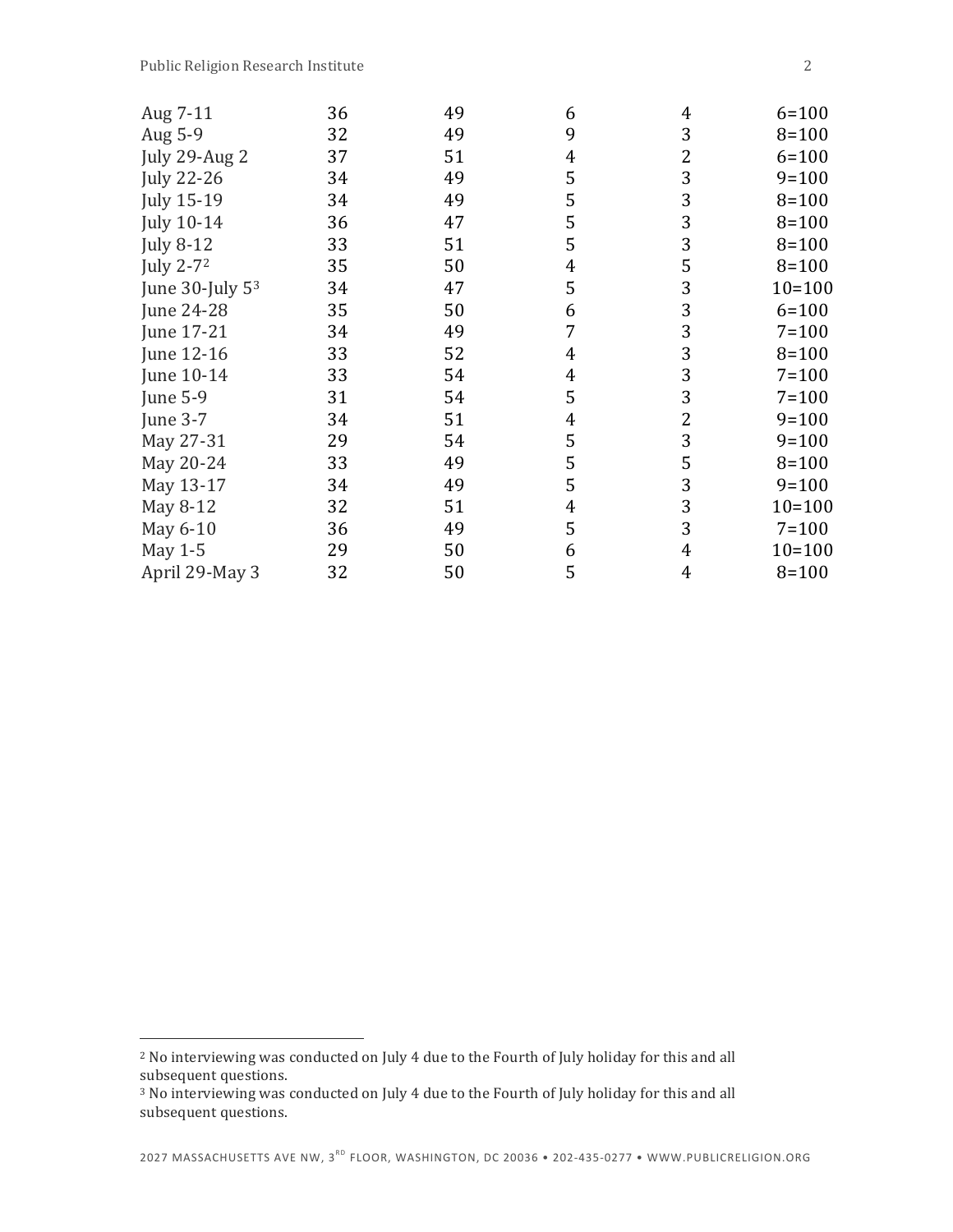Q2. Which statement comes closest to your view about how the immigration system should deal with immigrants who are currently living in the U.S. illegally? The immigration system should... **[FORM 1 READ IN ORDER (1-3)**, **FORM 2 READ REVERSE ORDER (3-1)]** 

|                      | Allow              |                    |              |                         |                             |
|----------------------|--------------------|--------------------|--------------|-------------------------|-----------------------------|
|                      | them a way to      | Allow them to      |              |                         |                             |
|                      | become citizens    | become             |              |                         |                             |
|                      | provided they      | permanent legal    |              |                         |                             |
|                      | meet certain       | residents, but     | Identify and | None of these           | Don't know/                 |
| National (Ave.)      | requirements<br>62 | not citizens<br>15 | deport<br>19 | (VOL.)<br>$\mathbf{1}$  | Refused (VOL.)<br>$3 = 100$ |
| Dec 2-6              | 63                 | 15                 | 18           | $\overline{2}$          | $2 = 100$                   |
| Nov 6-10             | 64                 | 14                 | 16           | $\mathbf{1}$            | $5 = 100$                   |
| Oct 21-25            | 64                 | 16                 | 15           | $\mathbf{1}$            | $3 = 100$                   |
| Oct 16-20            | 63                 | 15                 | 17           | $\overline{2}$          | $3 = 100$                   |
| Oct 14-18            | 60                 | 15                 | 20           | $\overline{c}$          | $4 = 100$                   |
| Oct 9-13             | 63                 | 17                 | 14           | $\mathbf{1}$            | $5 = 100$                   |
|                      |                    |                    | 17           | $\mathbf{1}$            |                             |
| Oct 8-12<br>Oct 7-11 | 65<br>65           | 13<br>15           |              | $\mathbf{1}$            | $2 = 100$                   |
|                      |                    |                    | 18           |                         | $2 = 100$                   |
| Oct 1-5              | 66                 | 13                 | 19           | $\mathbf{1}$            | $2 = 100$                   |
| Sept 23-27           | 61                 | 16                 | 18           | $\overline{2}$          | $3 = 100$                   |
| Sept 16-20           | 61                 | 18                 | 18           | $\mathbf{1}$            | $3 = 100$                   |
| Sept 11-15           | 60                 | 15                 | 20           | $\mathbf{1}$            | $4 = 100$                   |
| Sept 9-13            | 62                 | 14                 | 20           | $\mathbf{1}$            | $2 = 100$                   |
| Sept 3-8             | 62                 | 14                 | 20           | $\overline{c}$          | $2 = 100$                   |
| Sept 2-6             | 63                 | 12                 | 21           | $\mathbf{1}$            | $3 = 100$                   |
| Aug 27-31            | 57                 | 15                 | 22           | $\overline{c}$          | $4 = 100$                   |
| Aug 26-30            | 62                 | 13                 | 22           | $\mathbf{1}$            | $2 = 100$                   |
| Aug 19-23            | 60                 | 15                 | 20           | $\mathbf{1}$            | $4 = 100$                   |
| Aug 14-18            | 57                 | 14                 | 24           | $\overline{2}$          | $3 = 100$                   |
| Aug 12-16            | 62                 | 15                 | 20           | $\mathbf{1}$            | $3 = 100$                   |
| Aug 7-11             | 64                 | 15                 | 19           | $\ast$                  | $2 = 100$                   |
| Aug 5-9              | 60                 | 16                 | 19           | $\overline{2}$          | $3 = 100$                   |
| July 29-Aug 2        | 59                 | 17                 | 21           | $\ast$                  | $3 = 100$                   |
| <b>July 22-26</b>    | 59                 | 16                 | 20           | $\overline{\mathbf{c}}$ | $3 = 100$                   |
| <b>July 15-19</b>    | 59                 | 16                 | 21           | $\mathbf{1}$            | $3 = 100$                   |
| July 10-14           | 61                 | 14                 | 21           | $\mathbf 1$             | $3 = 100$                   |
| <b>July 8-12</b>     | 61                 | 15                 | 21           | $\overline{c}$          | $1 = 100$                   |
| <b>July 2-7</b>      | 64                 | 14                 | 17           | $\overline{2}$          | $3 = 100$                   |
| June 30-July 5       | 61                 | 14                 | 19           | $\overline{c}$          | $4 = 100$                   |
| June 24-28           | 60                 | 17                 | 19           | $\overline{c}$          | $2 = 100$                   |
| June 17-21           | 63                 | 13                 | 18           | 3                       | $3 = 100$                   |
| June 12-16           | 64                 | 12                 | 19           | $\mathbf{1}$            | $3 = 100$                   |
| June 10-14           | 64                 | 15                 | 16           | $\mathbf{1}$            | $4 = 100$                   |
| June 5-9             | 65                 | 14                 | 16           | $\overline{2}$          | $3 = 100$                   |
| June 3-7             | 61                 | 17                 | 18           | $\overline{2}$          | $3 = 100$                   |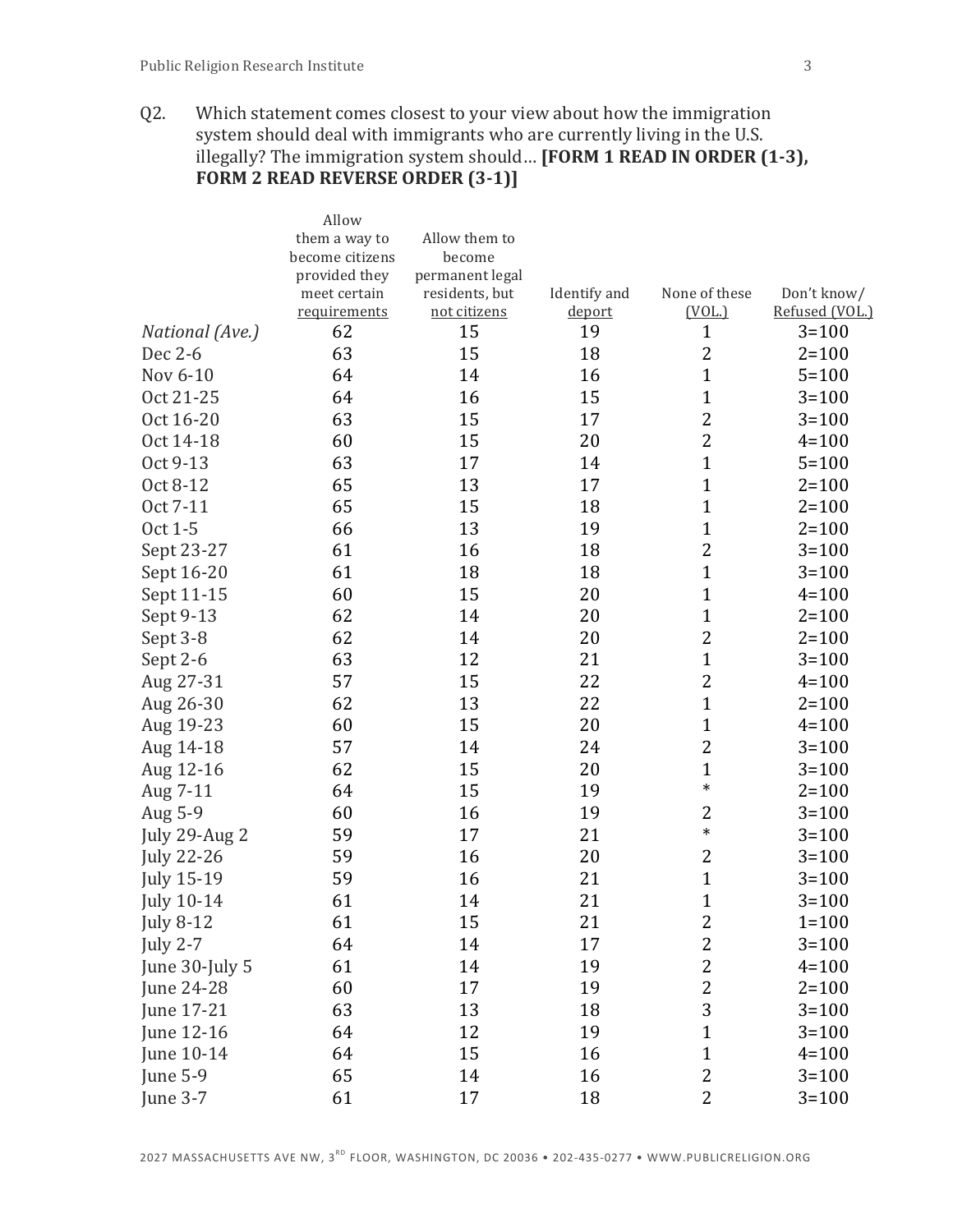| May 27-31      | 63 | 15 | 17 | 2      | $4 = 100$ |
|----------------|----|----|----|--------|-----------|
| May 20-24      | 60 | 16 | 19 |        | $4 = 100$ |
| May 13-17      | 63 | 12 | 21 | $\ast$ | $3 = 100$ |
| May 8-12       | 61 | 15 | 19 |        | $4 = 100$ |
| May 6-10       | 62 | 12 | 22 |        | $3 = 100$ |
| May $1-5$      | 60 | 14 | 21 |        | $3 = 100$ |
| April 30-May 3 | 64 | 14 | 18 | 2      | $3 = 100$ |

2027 MASSACHUSETTS AVE NW, 3<sup>RD</sup> FLOOR, WASHINGTON, DC 20036 • 202-435-0277 • WWW.PUBLICRELIGION.ORG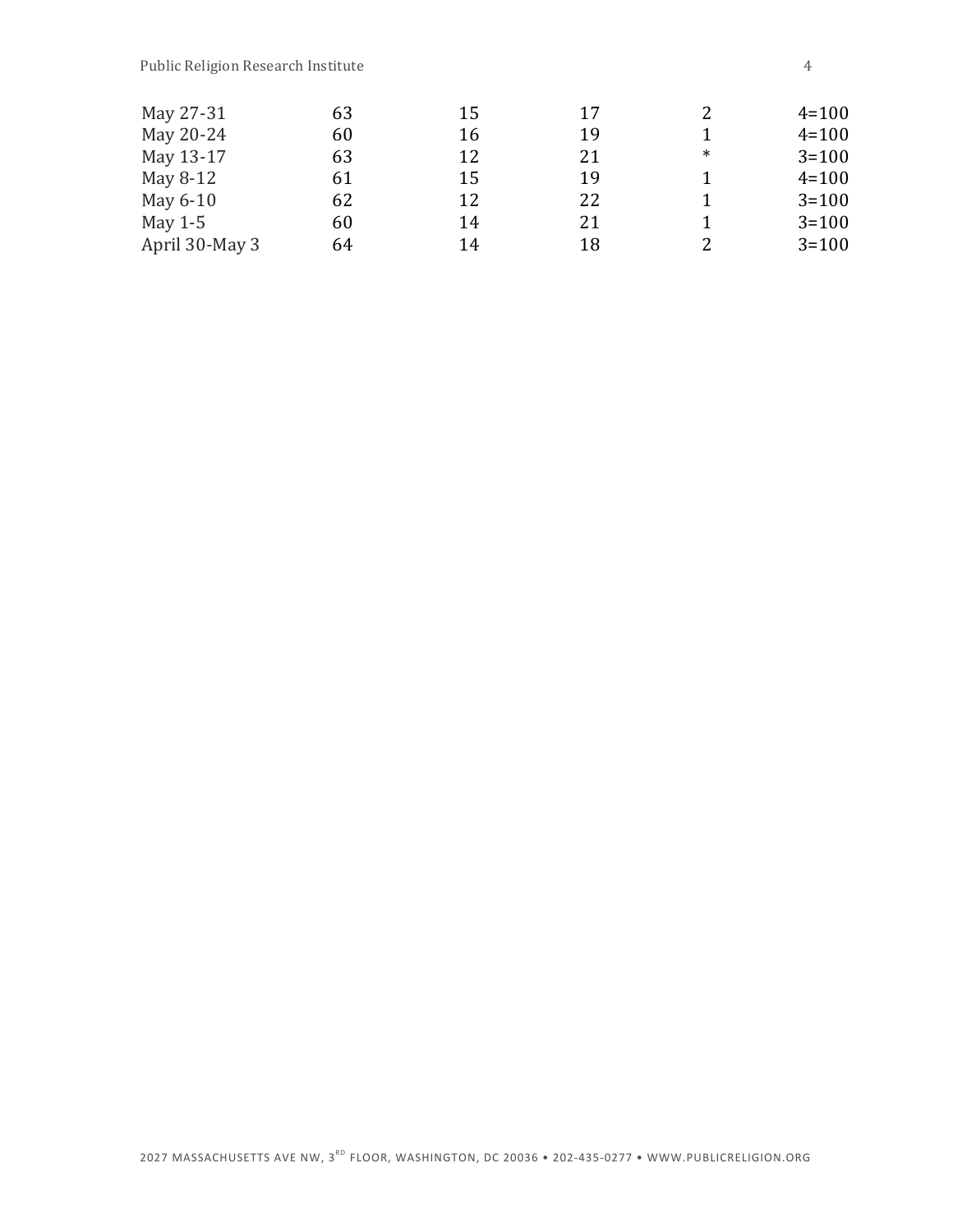- Q.3 Now, we would like to get your views on some issues that are being discussed in the country today. Do you strongly favor, favor, oppose or strongly oppose [INSERT FIRST]? What about [INSERT NEXT; **RANDOMIZE]**?
	- a. Allowing gay and lesbian couples to marry legally

|                   |              |              |               |          | Don't      |
|-------------------|--------------|--------------|---------------|----------|------------|
|                   |              |              |               |          | know/      |
|                   | Strongly     |              |               | Strongly | Refused    |
|                   | <u>favor</u> | <u>Favor</u> | <u>Oppose</u> | oppose   | (VOL.)     |
| National (Ave.)   | 26           | 27           | 17            | 20       | $8 = 100$  |
| Dec 2-6           | 22           | 30           | 19            | 19       | $10 = 100$ |
| Nov 6-10          | 32           | 24           | 17            | 20       | $8 = 100$  |
| Oct 21-25         | 22           | 31           | 17            | 21       | $9 = 100$  |
| Oct 16-20         | 27           | 29           | 19            | 19       | $6 = 100$  |
| Oct 14-18         | 23           | 30           | 20            | 19       | $8 = 100$  |
| Oct 9-13          | 25           | 27           | 18            | 21       | $9 = 100$  |
| Oct 8-12          | 29           | 28           | 17            | 19       | $7 = 100$  |
| Oct 7-11          | 30           | 24           | 18            | 21       | $8 = 100$  |
| Oct 1-5           | 27           | 28           | 19            | 19       | $6 = 100$  |
| Sept 23-27        | 29           | 28           | 14            | 21       | $8 = 100$  |
| Sept 16-20        | 27           | 24           | 18            | 22       | $9 = 100$  |
| Sept 11-15        | 26           | 29           | 18            | 19       | $8 = 100$  |
| Sept 9-13         | 26           | 29           | 19            | 19       | $8 = 100$  |
| Sept 3-8          | 23           | 30           | 19            | 20       | $9 = 100$  |
| Sept 2-6          | 28           | 27           | 16            | 21       | $7 = 100$  |
| Aug 27-31         | 25           | 28           | 16            | 22       | $9 = 100$  |
| Aug 26-30         | 27           | 27           | 17            | 24       | $5 = 100$  |
| Aug 19-23         | 26           | 29           | 15            | 20       | $9 = 100$  |
| Aug 14-18         | 24           | 28           | 17            | 23       | $9 = 100$  |
| Aug 12-16         | 29           | 28           | 16            | 20       | $7 = 100$  |
| Aug 7-11          | 25           | 31           | 16            | 19       | $9 = 100$  |
| Aug 5-9           | 28           | 25           | 16            | 23       | $8 = 100$  |
| July 29-Aug 2     | 29           | 26           | 15            | 22       | $8 = 100$  |
| <b>July 22-26</b> | 27           | 27           | 17            | 20       | $9 = 100$  |
| <b>July 15-19</b> | 28           | 27           | 17            | 19       | $9 = 100$  |
| <b>July 10-14</b> | 23           | 29           | 20            | 20       | $8 = 100$  |
| <b>July 8-12</b>  | 28           | 27           | 15            | 22       | $9 = 100$  |
| <b>July 2-7</b>   | 24           | 28           | 16            | 24       | $8 = 100$  |
| June 30-July 5    | 25           | 25           | 21            | 19       | $10 = 100$ |
| June 24-28        | 29           | 28           | 14            | 22       | $7 = 100$  |
| June 17-21        | 25           | 29           | 18            | 20       | $8 = 100$  |
| June 12-16        | 27           | 28           | 17            | 20       | $8 = 100$  |
| June 10-14        | 28           | 27           | 19            | 20       | $6 = 100$  |
| June 5-9          | 27           | 26           | 16            | 23       | $9 = 100$  |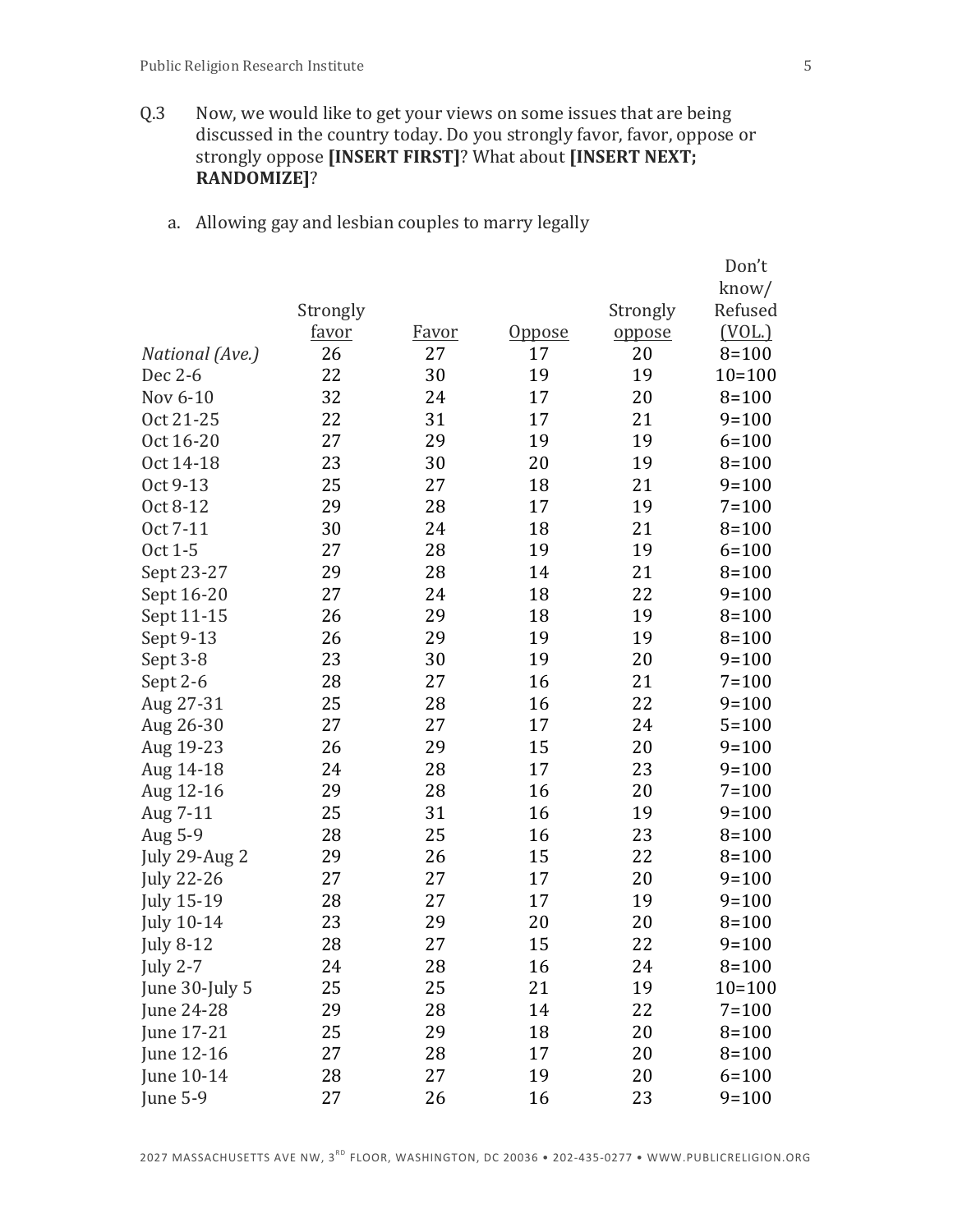| June $3-7$     | 27 | 28 | 18 | 19 | $9 = 100$  |
|----------------|----|----|----|----|------------|
| May 27-31      | 29 | 25 | 17 | 20 | $9=100$    |
| May 20-24      | 25 | 28 | 21 | 18 | $8 = 100$  |
| May 13-17      | 25 | 27 | 17 | 22 | $10=100$   |
| May 8-12       | 25 | 29 | 18 | 19 | $9 = 100$  |
| May 6-10       | 25 | 24 | 18 | 22 | $11 = 100$ |
| May $1-5$      | 26 | 27 | 20 | 19 | $9 = 100$  |
| April 29-May 3 | 26 | 27 | 19 | 20 | $8 = 100$  |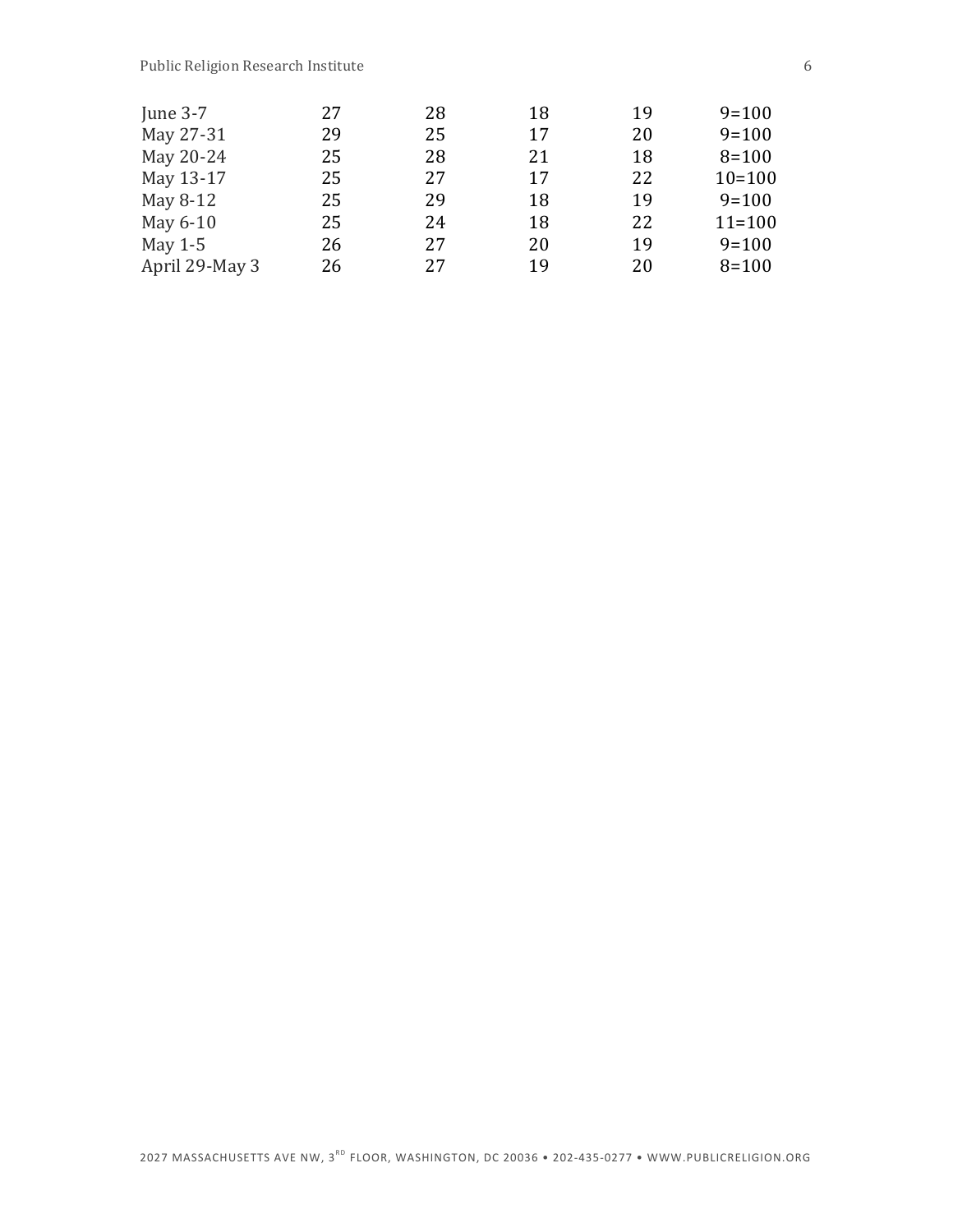b. Laws that would protect gay, lesbian, bisexual, and transgender people against discrimination in jobs, public accommodations, and housing

|                   |          |              |               |          | Don't     |
|-------------------|----------|--------------|---------------|----------|-----------|
|                   |          |              |               |          | know/     |
|                   | Strongly |              |               | Strongly | Refused   |
|                   | favor    | <u>Favor</u> | <u>Oppose</u> | oppose   | (VOL.)    |
| National (Ave.)   | 36       | 35           | 14            | 10       | $5 = 100$ |
| Dec 2-6           | 32       | 37           | 16            | 10       | $5 = 100$ |
| Nov 6-10          | 39       | 33           | 12            | 11       | $6 = 100$ |
| Oct 21-25         | 32       | 40           | 15            | 9        | $4 = 100$ |
| Oct 16-20         | 36       | 36           | 14            | 9        | $4 = 100$ |
| Oct 14-18         | 31       | 40           | 15            | 10       | $4 = 100$ |
| Oct 9-13          | 34       | 35           | 16            | 8        | $7 = 100$ |
| Oct 8-12          | 38       | 35           | 12            | 10       | $4 = 100$ |
| Oct 7-11          | 38       | 35           | 12            | 9        | $5 = 100$ |
| Oct 1-5           | 34       | 35           | 15            | 11       | $4 = 100$ |
| Sept 23-27        | 39       | 32           | 13            | 10       | $6 = 100$ |
| Sept 16-20        | 37       | 34           | 14            | 10       | $5 = 100$ |
| Sept 11-15        | 34       | 36           | 16            | 10       | $5 = 100$ |
| Sept 9-13         | 34       | 38           | 14            | 9        | $5 = 100$ |
| Sept 3-8          | 32       | 37           | 15            | 11       | $5 = 100$ |
| Sept 2-6          | 37       | 34           | 15            | 10       | $4 = 100$ |
| Aug 27-31         | 34       | 32           | 16            | 12       | $6 = 100$ |
| Aug 26-30         | 39       | 34           | 14            | 12       | $2 = 100$ |
| Aug 19-23         | 35       | 35           | 12            | 12       | $6 = 100$ |
| Aug 14-18         | 33       | 35           | 18            | 9        | $6 = 100$ |
| Aug 12-16         | 36       | 34           | 15            | 11       | $4 = 100$ |
| Aug 7-11          | 35       | 34           | 15            | 9        | $6 = 100$ |
| Aug 5-9           | 35       | 36           | 13            | 11       | $5 = 100$ |
| July 29-Aug 2     | 37       | 33           | 13            | 12       | $4 = 100$ |
| <b>July 22-26</b> | 36       | 34           | 16            | 8        | $6 = 100$ |
| <b>July 15-19</b> | 32       | 37           | 14            | 11       | $7 = 100$ |
| <b>July 10-14</b> | 32       | 38           | 15            | 9        | $5 = 100$ |
| <b>July 8-12</b>  | 39       | 35           | 13            | 10       | $3 = 100$ |
| <b>July 2-7</b>   | 34       | 34           | 14            | 11       | $6 = 100$ |
| June 30-July 5    | 37       | 35           | 13            | 9        | $6 = 100$ |
| June 24-28        | 41       | 31           | 13            | 10       | $5 = 100$ |
| June 17-21        | 34       | 36           | 14            | 10       | $6 = 100$ |
| June 12-16        | 38       | 34           | 12            | 11       | $5 = 100$ |
| June 10-14        | 39       | 31           | 14            | 10       | $5 = 100$ |
| <b>June 5-9</b>   | 35       | 35           | 15            | 11       | $4 = 100$ |
| June 3-7          | 40       | 29           | 13            | 12       | $6 = 100$ |
| May 27-31         | 36       | 38           | 12            | 9        | $6 = 100$ |
| May 20-24         | 31       | 40           | 17            | 8        | $5 = 100$ |
| May 13-17         | 35       | 35           | 14            | 10       | $7 = 100$ |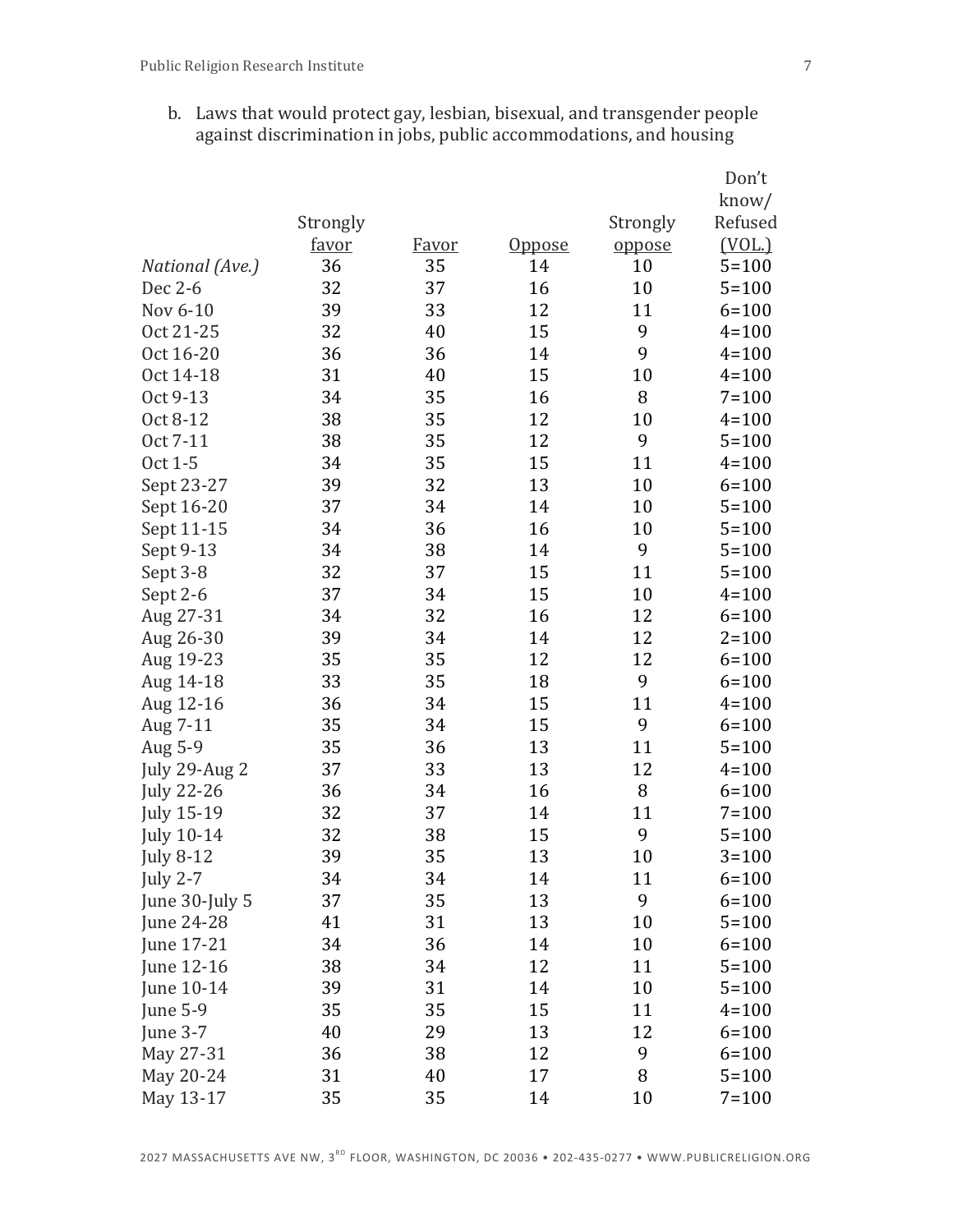| May 8-12       | 35 | 35 | 15 | 10 | $5 = 100$ |
|----------------|----|----|----|----|-----------|
| May 6-10       | 38 | 34 | 13 | Q  | $6 = 100$ |
| May $1-5$      | 35 | 36 | 15 | Q  | $5 = 100$ |
| April 29-May 3 | 37 | 33 | 14 | 11 | $5 = 100$ |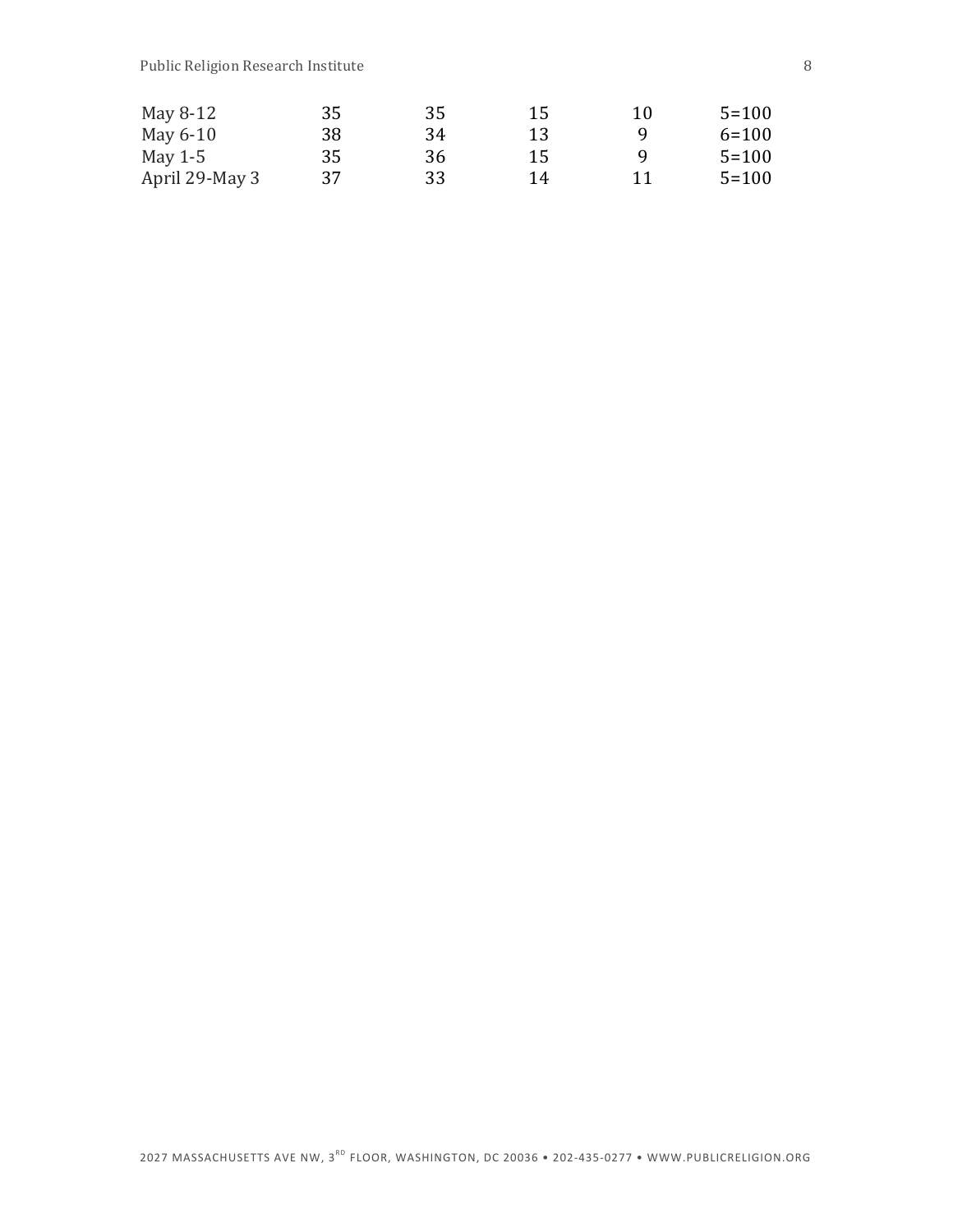c. Allowing a small business owner in your state to refuse to provide products or services to gay or lesbian people, if doing so violates their religious beliefs

|                   |          |              |               |          | Don't     |
|-------------------|----------|--------------|---------------|----------|-----------|
|                   |          |              |               |          | know/     |
|                   | Strongly |              |               | Strongly | Refused   |
|                   | favor    | <u>Favor</u> | <u>Oppose</u> | oppose   | (VOL.)    |
| National (Ave.)   | 15       | 20           | 28            | 31       | $6 = 100$ |
| Dec 2-6           | 15       | 21           | 32            | 26       | $7 = 100$ |
| Nov 6-10          | 15       | 20           | 23            | 36       | $7 = 100$ |
| Oct 21-25         | 12       | 20           | 31            | 31       | $6 = 100$ |
| Oct 16-20         | 16       | 20           | 27            | 31       | $5 = 100$ |
| Oct 14-18         | 13       | 24           | 30            | 28       | $5 = 100$ |
| Oct 9-13          | 15       | 23           | 28            | 29       | $6 = 100$ |
| Oct 8-12          | 16       | 19           | 26            | 32       | $7 = 100$ |
| Oct 7-11          | 15       | 19           | 26            | 35       | $6 = 100$ |
| Oct 1-5           | 14       | 20           | 27            | 32       | $6 = 100$ |
| Sept 23-27        | 17       | 20           | 27            | 31       | $5 = 100$ |
| Sept 16-20        | 13       | 22           | 26            | 31       | $6 = 100$ |
| Sept 11-15        | 14       | 22           | 30            | 28       | $6 = 100$ |
| Sept 9-13         | 15       | 22           | 29            | 27       | $7 = 100$ |
| Sept 3-8          | 14       | 21           | 29            | 26       | $9 = 100$ |
| Sept 2-6          | 17       | 18           | 28            | 32       | $5 = 100$ |
| Aug 27-31         | 17       | 21           | 28            | 27       | $7 = 100$ |
| Aug 26-30         | 21       | 20           | 26            | 30       | $3 = 100$ |
| Aug 19-23         | 16       | 17           | 31            | 29       | $7 = 100$ |
| Aug 14-18         | 17       | 22           | 26            | 27       | $8 = 100$ |
| Aug 12-16         | 17       | 20           | 27            | 30       | $5 = 100$ |
| Aug 7-11          | 13       | 20           | 30            | 29       | $8 = 100$ |
| Aug 5-9           | 17       | 21           | 28            | 28       | $5 = 100$ |
| July 29-Aug 2     | 19       | 17           | 25            | 34       | $5 = 100$ |
| <b>July 22-26</b> | 13       | 23           | 30            | 29       | $5 = 100$ |
| <b>July 15-19</b> | 14       | 23           | 27            | 30       | $6 = 100$ |
| <b>July 10-14</b> | 17       | 22           | 30            | 25       | $6 = 100$ |
| <b>July 8-12</b>  | 17       | 20           | 27            | 30       | $6 = 100$ |
| <b>July 2-7</b>   | 17       | 19           | 27            | 28       | $7 = 100$ |
| June 30-July 5    | 16       | 20           | 26            | 31       | $8 = 100$ |
| June 24-28        | 16       | 17           | 27            | 35       | $5 = 100$ |
| June 17-21        | 12       | 20           | 30            | 32       | $6 = 100$ |
| June 12-16        | 15       | 18           | 31            | 32       | $5 = 100$ |
| June 10-14        | 16       | 16           | 27            | 36       | $5 = 100$ |
| <b>June 5-9</b>   | 16       | 18           | 27            | 32       | $7 = 100$ |
| June 3-7          | 16       | 18           | 28            | 32       | $5 = 100$ |
| May 27-31         | 12       | 20           | 27            | 33       | $7 = 100$ |
| May 20-24         | 11       | 23           | 29            | 31       | $6 = 100$ |
| May 13-17         | 15       | 18           | 27            | 32       | $8 = 100$ |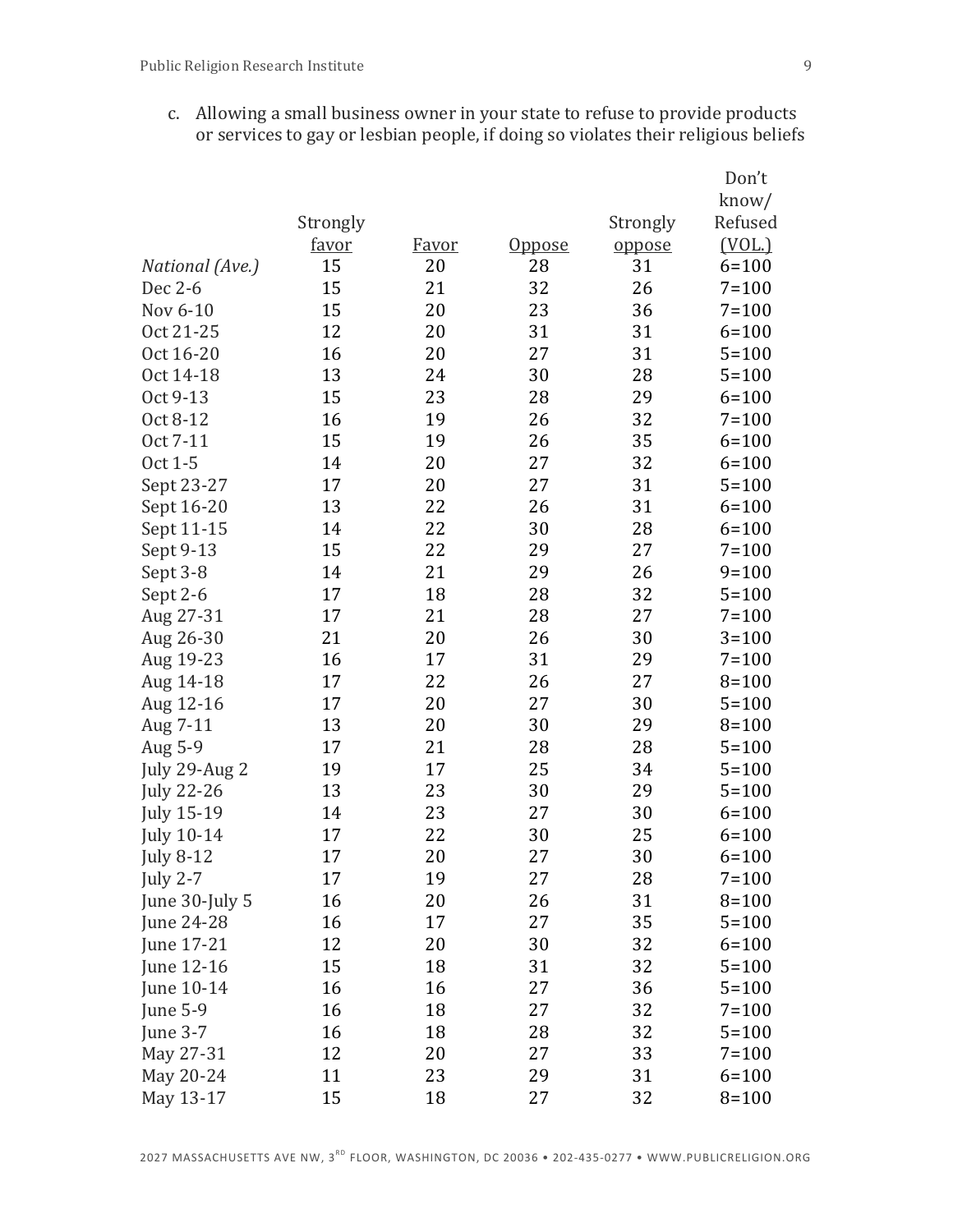| May 8-12       | 13 | 19 | 31 | -31 | $6 = 100$ |
|----------------|----|----|----|-----|-----------|
| May 6-10       | 15 | 19 | 25 | 35  | $6 = 100$ |
| May $1-5$      | 14 | 18 | 30 | 32  | $5 = 100$ |
| April 29-May 3 | 13 | 19 | 29 | 32  | $7 = 100$ |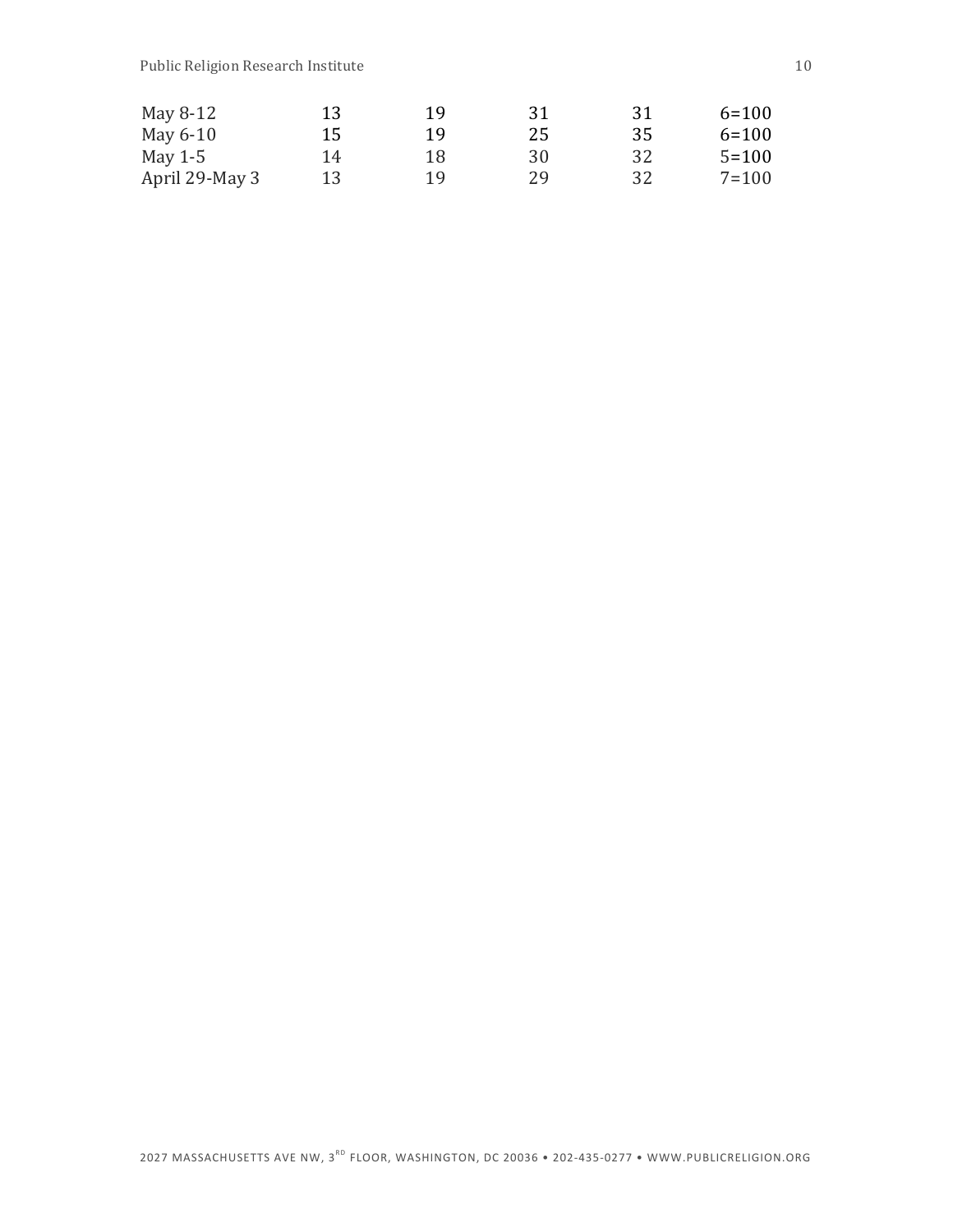# **Survey Methodology**

The 2015 American Values Atlas (AVA) is a project of Public Religion Research Institute (PRRI). Results for all demographic, religious affiliation, and political affiliation questions were based on 81,970 bilingual telephone interviews (including 40,968 cell phone interviews) conducted between January 7, 2015 and January 7, 2016 by professional interviewers under the direction of SSRS. Results for questions on specific issues (e.g. immigration and LGBT issues) are based on a subset of 42,586 telephone interviews conducted between April 29, 2015 and January 7, 2016. The AVA was made possible by generous grants from The Ford Foundation, The Carnegie Corporation of New York, the Arcus Foundation, the Gill Foundation and the Nathan Cummings Foundation.

Throughout 2015, at least 1,000 interviews were completed each week, with about 500 interviews conducted among respondents on their cell phones. Each week, interviewing occurred over a five-day period, from Wednesday through Sunday or from Thursday through Monday. The selection of respondents within households was accomplished by randomly requesting to speak with the youngest adult male or female currently living in the household. 

Data collection was based on stratified, single-stage, random-digit-dialing (RDD) of landline telephone households and randomly generated cell phone numbers. The sample was designed to represent the total U.S. adult population from all 50 states, including Hawaii and Alaska. The landline and cell phone samples were provided by Marketing Systems Group.

The weighting was accomplished in two separate stages. The first stage of weighting corrects for different probabilities of selection associated with the number of adults in each household and each respondent's telephone usage patterns. In the second stage, sample demographics were balanced to match target population parameters for gender, age, education, race and Hispanic ethnicity, region (U.S. Census definitions), population density, and telephone usage. The population density parameter was derived from 2010 Census data. The telephone usage parameter came from an analysis of the  $\text{luly-December 2014}$ National Health Interview Survey. All other weighting parameters were derived from an analysis of the U.S. Census Bureau's March 2015 Current Population Survey.

The sample weighting was accomplished using iterative proportional fitting (IFP), a process that simultaneously balances the distributions of all variables. Weights are trimmed so that they do not exceed 4.0 or fall below 0.25 to prevent individual interviews from having too much influence on the final results. The use of these weights in statistical analysis ensures that the demographic characteristics of the sample closely approximate the demographic characteristics of the target populations.

Table 1 shows the margin of error and design effect for each weekly survey at the 95% level of confidence. The margin of error for total sample is  $+/-0.4$  percentage points at the 95% level of confidence. The design effect for total sample is 1.4. In addition to sampling error, surveys may also be subject to error or bias due to question wording, context, and order effects.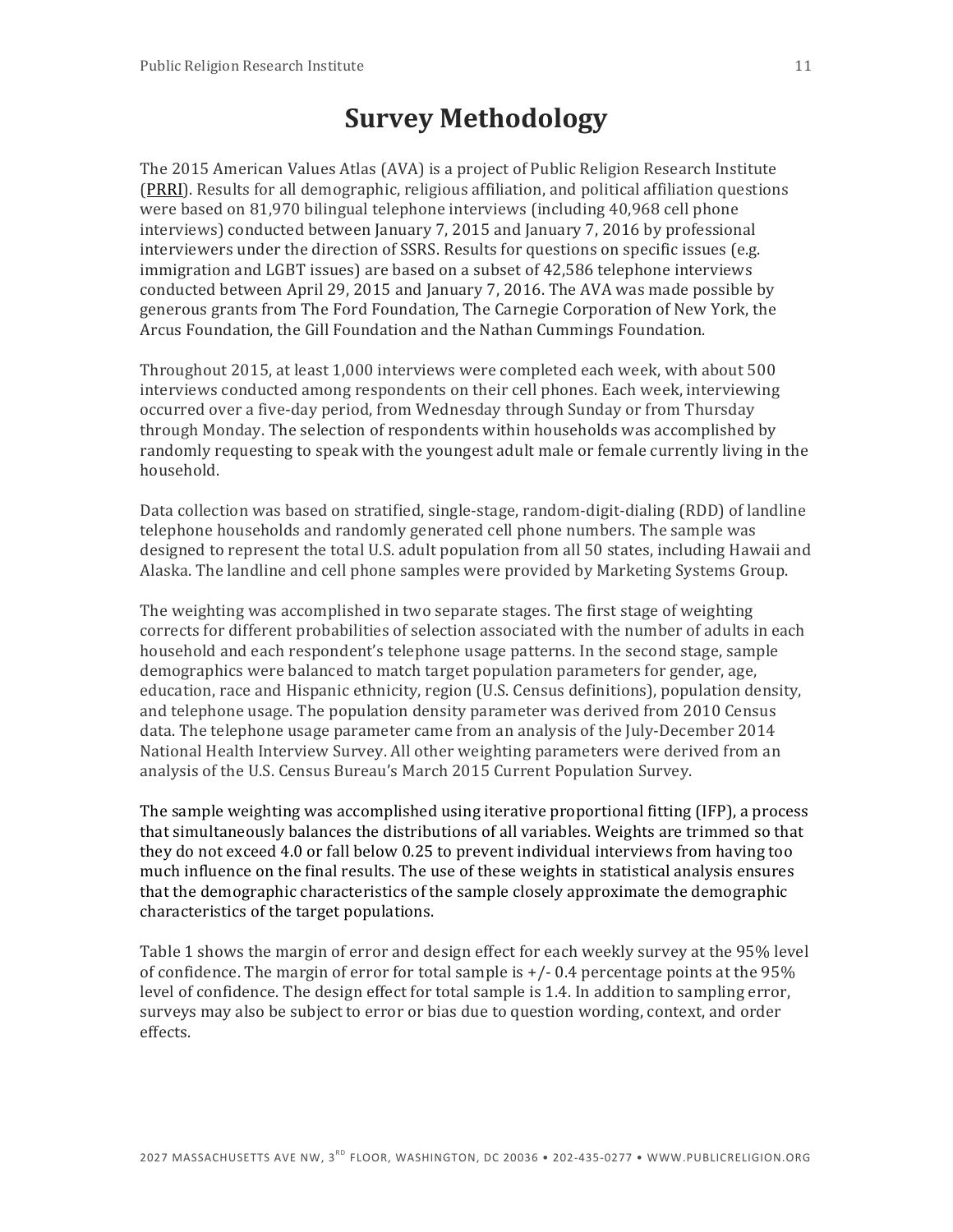| Table 1: Weekly Sample Sizes, Margin of Error, and Design Effect for |                                  |                 |               |  |  |
|----------------------------------------------------------------------|----------------------------------|-----------------|---------------|--|--|
|                                                                      | <b>Issue Questions</b>           |                 |               |  |  |
| <b>Field Dates</b>                                                   | Unweighted<br><b>Sample Size</b> | Margin of Error | Design Effect |  |  |
| Jan 7 2015 - Jan 7, 2016                                             | 81,970                           | 0.4             | 1.4           |  |  |
| Dec 2-6                                                              | 1,003                            | 3.7             | 1.4           |  |  |
| Nov 6-10                                                             | 1,010                            | 3.7             | 1.4           |  |  |
| Oct 21-25                                                            | 1,006                            | 3.7             | 1.5           |  |  |
| Oct 16-20                                                            | 1,018                            | 3.6             | 1.4           |  |  |
| Oct 14-18                                                            | 1,002                            | 3.8             | 1.5           |  |  |
| Oct 9-13                                                             | 1,021                            | 3.8             | 1.5           |  |  |
| Oct 8-12                                                             | 1,024                            | 3.6             | 1.4           |  |  |
| Oct 7-11                                                             | 1,002                            | 3.7             | 1.4           |  |  |
| Oct 1-5                                                              | 1,026                            | 3.7             | 1.5           |  |  |
| Sept 23-27                                                           | 1,000                            | 3.8             | 1.5           |  |  |
| Sept 16-20                                                           | 1,006                            | 3.7             | 1.5           |  |  |
| Sept 11-15                                                           | 1,013                            | 3.7             | 1.5           |  |  |
| Sept 9-13                                                            | 1,022                            | 3.7             | 1.4           |  |  |
| Sept 3-8                                                             | 1,016                            | 3.7             | 1.5           |  |  |
| Sept 2-6                                                             | 1,002                            | 3.6             | 1.4           |  |  |
| Aug 27-31                                                            | 1,012                            | 3.7             | 1.5           |  |  |
| Aug 26-30                                                            | 1,005                            | 3.7             | 1.4           |  |  |
| Aug 19-23                                                            | 1,013                            | 3.7             | 1.5           |  |  |
| Aug 14-18                                                            | 1,022                            | 3.7             | 1.4           |  |  |
| Aug 12-16                                                            | 1,014                            | 3.7             | 1.4           |  |  |
| Aug 7-11                                                             | 1,019                            | 3.7             | 1.5           |  |  |
| Aug 5-9                                                              | 1,000                            | 3.8             | 1.5           |  |  |
| July 29-Aug 2                                                        | 1,010                            | 3.7             | 1.4           |  |  |
| <b>July 22-26</b>                                                    | 1,009                            | 3.7             | 1.4           |  |  |
| <b>July 15-19</b>                                                    | 1,011                            | 3.7             | 1.4           |  |  |
| July 10-14                                                           | 1,002                            | 3.7             | 1.4           |  |  |
| <b>July 8-12</b>                                                     | 1,011                            | 3.7             | 1.4           |  |  |
| <b>July 2-7</b>                                                      | 1,020                            | 3.7             | 1.4           |  |  |
| June 30-July 5                                                       | 1,007                            | 3.7             | 1.4           |  |  |
| June 24-28                                                           | 1,015                            | 3.7             | 1.5           |  |  |
| June 17-21                                                           | 1,020                            | 3.7             | 1.4           |  |  |
| June 12-16                                                           | 1,016                            | 3.7             | 1.4           |  |  |
| June 10-14                                                           | 1,007                            | 3.6             | 1.4           |  |  |
| June 5-9                                                             | 1,010                            | 3.6             | 1.4           |  |  |

## **Appendix: Sample Sizes and Margin of Error**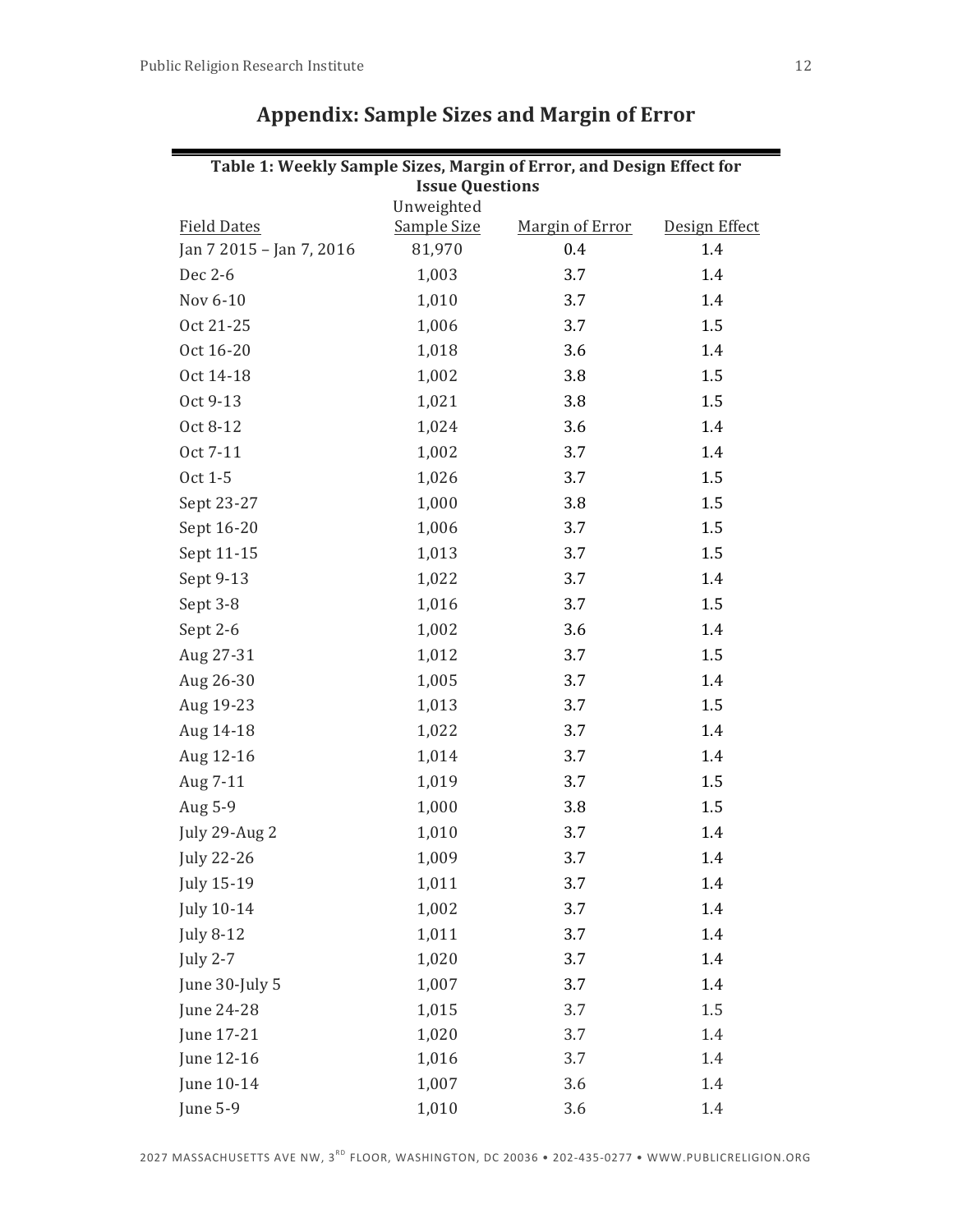| June $3-7$    | 1,009 | 3.7 | 1.4 |  |
|---------------|-------|-----|-----|--|
| May 27-31     | 1,018 | 3.7 | 1.4 |  |
| May 20-24     | 1,016 | 3.6 | 1.4 |  |
| May 13-17     | 1,017 | 3.7 | 1.4 |  |
| May 8-12      | 1,001 | 3.7 | 1.5 |  |
| May 6-10      | 1,018 | 3.7 | 1.5 |  |
| May $1-5$     | 1,010 | 3.7 | 1.4 |  |
| April 29-May3 | 1,003 | 3.7 | 1.4 |  |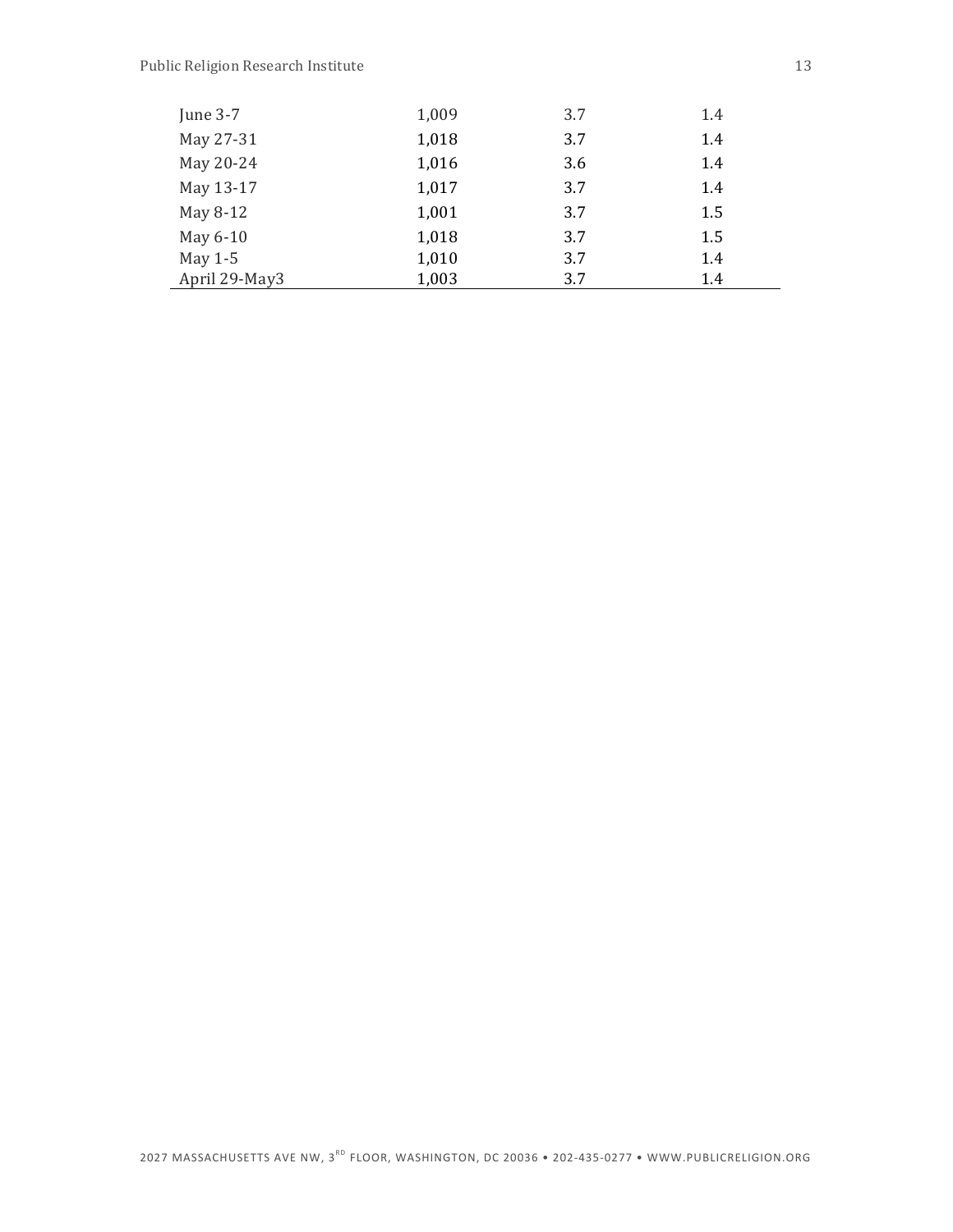|                      | <b>Table 2: State Sample Sizes</b> |                        |
|----------------------|------------------------------------|------------------------|
| <b>State</b>         | <b>Total Sample</b>                | <b>Issue Subsample</b> |
| <b>United States</b> | 81,970                             | 42,586                 |
| Alabama              | 1,308                              | 657                    |
| Alaska               | 710                                | 379                    |
| Arizona              | 1,560                              | 829                    |
| Arkansas             | 782                                | 407                    |
| California           | 7,671                              | 3,926                  |
| Colorado             | 1,346                              | 712                    |
| Connecticut          | 872                                | 475                    |
| Delaware             | 239                                | 148                    |
| Florida              | 4,917                              | 2,572                  |
| Georgia              | 2,393                              | 1,240                  |
| Hawaii               | 407                                | 202                    |
| Idaho                | 471                                | 230                    |
| Illinois             | 2,936                              | 1,514                  |
| Indiana              | 1,938                              | 978                    |
| Iowa                 | 1,103                              | 587                    |
| Kansas               | 876                                | 465                    |
| Kentucky             | 1,289                              | 690                    |
| Louisiana            | 1,170                              | 602                    |
| Maine                | 460                                | 226                    |
| Maryland             | 1,349                              | 721                    |
| Massachusetts        | 1,521                              | 750                    |
| Michigan             | 2,379                              | 1,225                  |
| Minnesota            | 1,496                              | 769                    |
| Mississippi          | 753                                | 423                    |
| Missouri             | 1,761                              | 894                    |
| Montana              | 465                                | 244                    |
| Nebraska             | 587                                | 331                    |
| Nevada               | 690                                | 352                    |
| New Hampshire        | 369                                | 189                    |
| New Jersey           | 2,184                              | 1,048                  |
| New Mexico           | 589                                | 307                    |
| New York             | 5,515                              | 2,813                  |
| North Carolina       | 2,855                              | 1,477                  |
| North Dakota         | 276                                | 155                    |
| Ohio                 | 3,349                              | 1,773                  |
| Oklahoma             | 1,038                              | 557                    |
| Oregon               | 1,296                              | 694                    |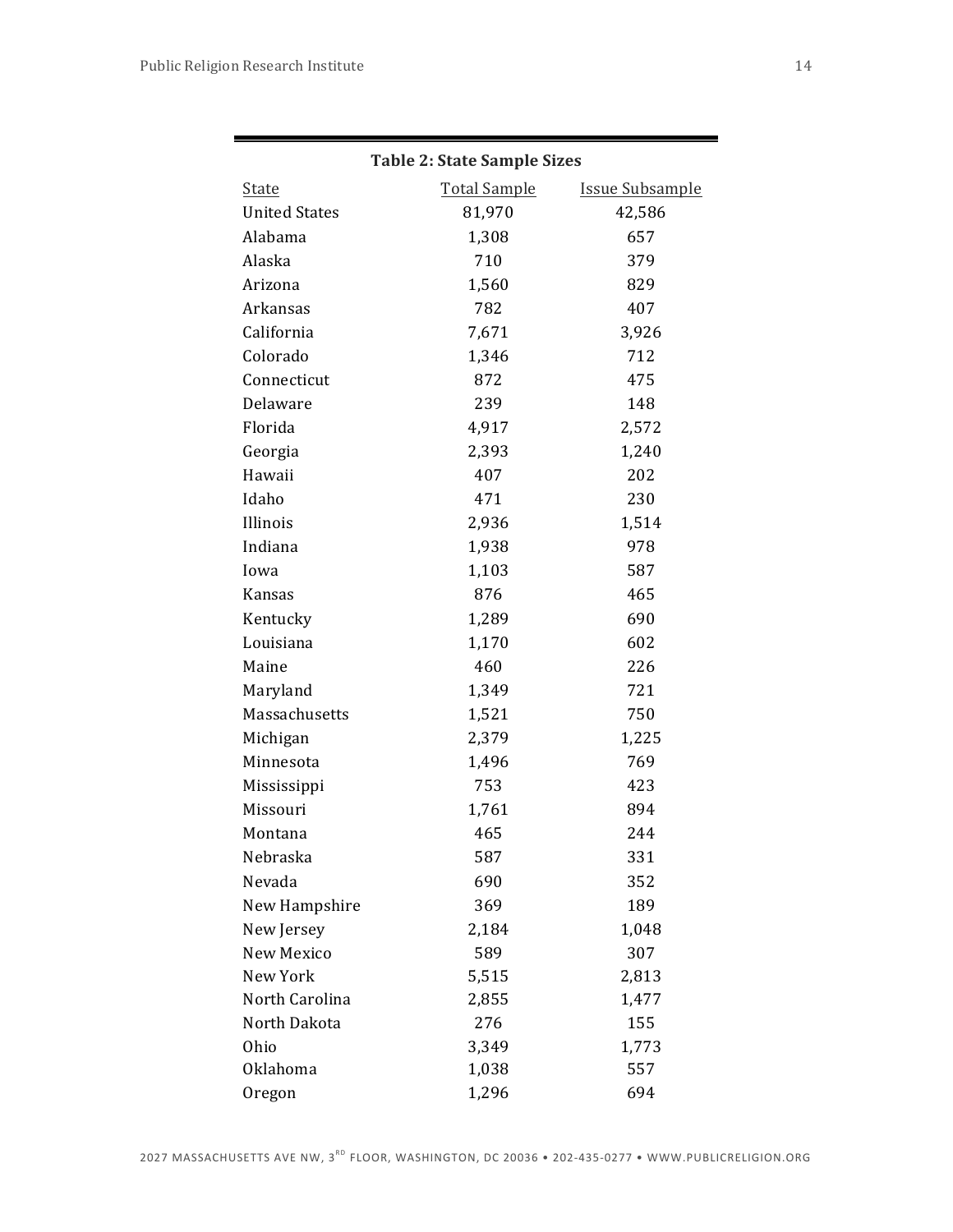| Pennsylvania   | 3,753 | 1,924 |
|----------------|-------|-------|
| Rhode Island   | 279   | 154   |
| South Carolina | 1,327 | 702   |
| South Dakota   | 278   | 155   |
| Tennessee      | 1,895 | 979   |
| Texas          | 5,342 | 2,782 |
| Utah           | 813   | 427   |
| Vermont        | 220   | 148   |
| Virginia       | 2,260 | 1,168 |
| Washington     | 1,923 | 1,027 |
| West Virginia  | 640   | 311   |
| Wisconsin      | 1,900 | 986   |
| Wyoming        | 213   | 139   |